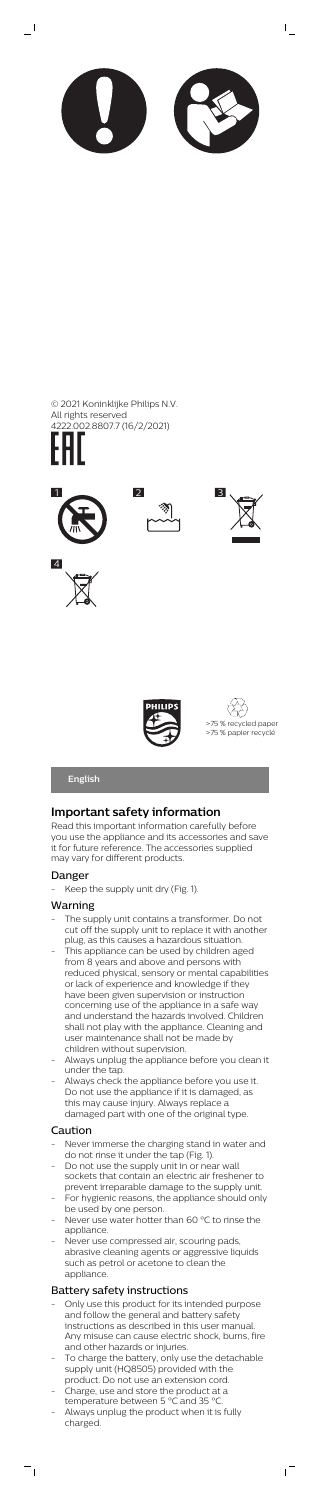Do not burn products and their batteries and do not expose them to direct sunlight or to high temperatures (e.g. in hot cars or near hot stoves). Batteries may explode if overheated.

 $\bar{\Gamma}$ 

- If the product becomes abnormally hot, gives off an abnormal smell, changes color or if charging takes much longer than usual, stop using and charging the product and contact your local Philips dealer.
- Do not place products and their batteries in
- microwave ovens or on induction cookers. This product contains a rechargeable battery that is non-replaceable. Do not open the
- product to replace the rechargeable battery. When you handle batteries, make sure that your hands, the product and the batteries are dry.
- To prevent batteries from heating up or releasing toxic or hazardous substances, do not modify, pierce or damage products and batteries and do not disassemble, short-circuit, overcharge or reverse charge batteries.
- To avoid accidental short-circuiting of batteries after removal, do not let battery terminals come into contact with metal objects (e.g. coins, hairpins, rings). Do not wrap batteries in aluminum foil. Tape battery terminals or put batteries in a plastic bag before you discard them.
- If batteries are damaged or leaking, avoid contact with the skin or eyes. If this occurs, immediately rinse well with water and seek medical care.

- This symbol means that this product shall not be disposed of with normal household waste (2012/19/EU) (Fig. 3).
- This symbol means that this product contains a built-in rechargeable battery which shall not be disposed of with normal household waste (Fig. 4) (2006/66/EC). Please take your product to an official collection point or a Philips service center to have a professional remove the rechargeable battery.
- Follow your country's rules for the separate collection of electrical and electronic products and rechargeable batteries. Correct disposal helps prevent negative consequences for the environment and human health.

### Electromagnetic fields (EMF)

This Philips appliance complies with all applicable standards and regulations regarding exposure to electromagnetic fields.

### General

 $\overline{\phantom{a}}$  (

- This appliance is waterproof (Fig. 2). It is suitable for use in the bath or shower and for cleaning under the tap. For safety reasons, the appliance can therefore only be used without cord.
- The supply unit is suitable for mains voltages ranging from 100 to 240 volts.
- The supply unit transforms 100-240 volts to a safe low voltage of less than 24 volts.
- Maximum noise level: Lc = 75 dB(A).

# **Recycling**

В конструкцию блока питания вхолит трансформатор. Запрещается отрезать вилку блока питания и заменять на другую, это опасно.

 $\sqrt{2}$ 

## **Removing the rechargeable battery**

**Only remove the rechargeable battery when you discard the product. Before you remove the battery, make sure that the product is disconnected from the wall socket and that the battery is completely empty.**

### **Take any necessary safety precautions when you handle tools to open the product and when you dispose of the rechargeable battery.**

- 1 Check if there are screws in the back or front of the appliance. If so, remove them.
- 2 Remove the back and/or front panel of the appliance with a screwdriver. If necessary, also remove additional screws and/or parts until you see the printed circuit board with the rechargeable battery.
- 3 Remove the rechargeable battery.

# **Warranty and support**

If you need information or support, please visit **www.philips.com/support** or read the international warranty leaflet.

### Warranty restrictions

Cutting units are not covered by the terms of the international warranty because they are subject to

 $MQ$ 

# **Русский**

### **Важные сведения о безопасности - Дополнение к эксплуатационной документации**

Перед началом эксплуатации прибора и аксессуаров к нему внимательно ознакомьтесь с этой важной информацией и сохраните ее для дальнейшего использования в качестве справочного материала. Входящие в комплект аксессуары могут различаться в зависимости от модели и комплектации изделия.

#### Опасно!

 $\overline{a}$ 

- Избегайте попадания жидкости на блок питания (Рис. 1).

#### Предупреждение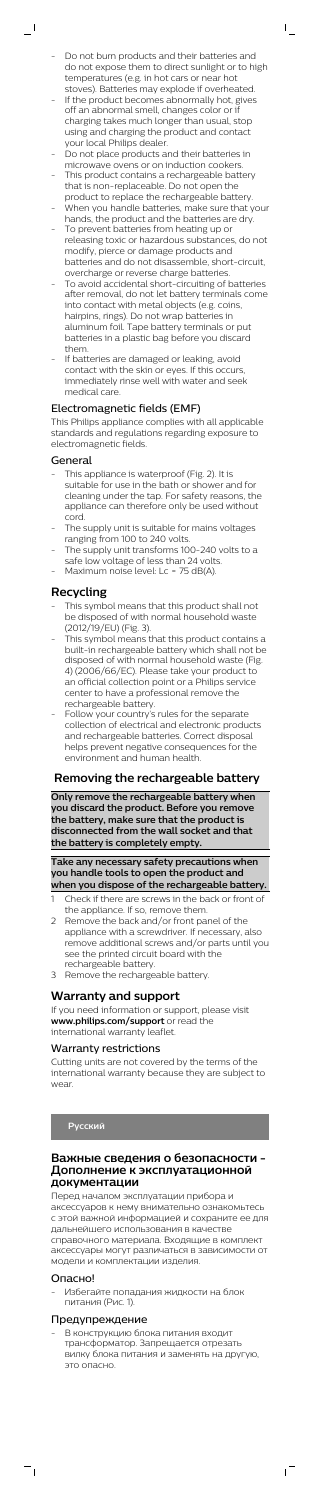- Данным прибором могут пользоваться дети старше 8 лет и лица с ограниченными возможностями сенсорной системы или ограниченными умственными или физическими способностями, а также лица с недостаточным опытом и знаниями, но только под присмотром других лиц или после инструктирования о безопасном использовании прибора и потенциальных опасностях. Не позволяйте детям играть с прибором. Дети могут осуществлять очистку и уход за прибором только под присмотром взрослых.

 $\mathsf{L}$ 

- Прежде чем промывать прибор под струей воды, отключите его от электросети.
- Перед использованием всегда проверяйте прибор. Не используйте прибор, если он поврежден. Несоблюдение этого условия может привести к травме. Для замены поврежденной детали выбирайте оригинальные комплектующие.

- Запрещается погружать зарядное устройство в воду, а также промывать его под струей воды (Рис. 1).
- Во избежание необратимого повреждения блока питания не используйте его в розетках электросети или около розеток электросети, в которые включены электрические освежители воздуха.
- Из гигиенических соображений прибором должен пользоваться только один человек.
- Запрещается промывать прибор водой с температурой выше 60 °C.
- Запрещается использовать для чистки прибора сжатый воздух, губки с абразивным покрытием, абразивные чистящие средства или растворители типа бензина или ацетона.

#### Внимание!

 $\overline{\phantom{0}}$ 

### Инструкции по безопасности аккумуляторов

- Этот прибор является водонепроницаемым (Рис. 2). Его можно использовать в душе или ванной и чистить под струей воды. В целях безопасности прибором можно пользоваться только в беспроводном режиме.
- Блок питания предназначен для работы от электросети с напряжением от 100 до 240 В.
- Блок питания преобразует напряжение 100–240 вольт до безопасного напряжения ниже 24 вольт.
- Максимальный уровень шума: Lc = 75 dB(A).

 $\mathbf{r}$ 

- Используйте это изделие только по его прямому назначению и следуйте общим инструкциям и инструкциям по технике безопасности в данном руководстве пользователя. Любое неправильное использование изделия может привести к поражению электрическим током, ожогам, возгоранию и другим опасным последствиям и травмам.
- Для зарядки аккумулятора используйте только съемный блок питания (HQ8505) из комплекта поставки данного изделия. Не пользуйтесь удлинителем.
- Зарядка, использование и хранение изделия должны производиться при температуре от 5 °C до 35 °C.
- Всегда отключайте изделие от электросети после его полной зарядки.
- Запрещается сжигать изделия и их аккумуляторы, а также подвергать воздействию прямых солнечных лучей и высоких температур (например, в нагревшихся автомобилях или рядом с горячими печами). Батареи могут взорваться при сильном нагреве.
- Если изделие сильно нагревается, издает необычный запах, меняет цвет или если зарядка занимает больше времени, чем обычно, прекратите использование и зарядку изделия и обратитесь в центр поддержки потребителей Philips в вашей стране.
- Запрещается помещать изделия и аккумуляторы к ним в микроволновую печь или на индукционные плиты.
- Данное изделие содержит аккумулятор, который не подлежит замене. Не открывайте изделие, чтобы самостоятельно
- заменить аккумулятор. - При выполнении каких-либо действий с аккумуляторами, следите за тем, чтобы ваши руки, изделие и аккумуляторы были сухими.
- Чтобы не допустить нагрева или высвобождения токсичных или опасных веществ, не разбирайте, не модифицируйте, не прокалывайте и не повреждайте изделия и аккумуляторы, не допускайте короткого замыкания аккумуляторов, не заряжайте их выше установленной нормы или без соблюдения полярности.
- Во избежание случайного короткого замыкания аккумуляторов после их извлечения, не допускайте контакта клемм ккумуляторов с металлическим**и** предметами (например, с монетами, шпильками, кольцами). Запрещается заворачивать аккумуляторы в алюминиевую фольгу. Прежде чем утилизировать аккумуляторы, заклейте их клеммы клейкой лентой или поместите аккумуляторы в пластиковый пакет. - Если аккумуляторы повреждены или протекают, не допускайте их контакта с кожей или глазами. Если это все же произойдет, сразу тщательно промойте затронутые места водой и обратитесь за медицинской помощью.

## Электромагнитные поля (ЭМП)

Это устройство Philips соответствует всем применимым стандартам и нормам по воздействию электромагнитных полей.

## Общие сведения

 $\overline{\phantom{a}}$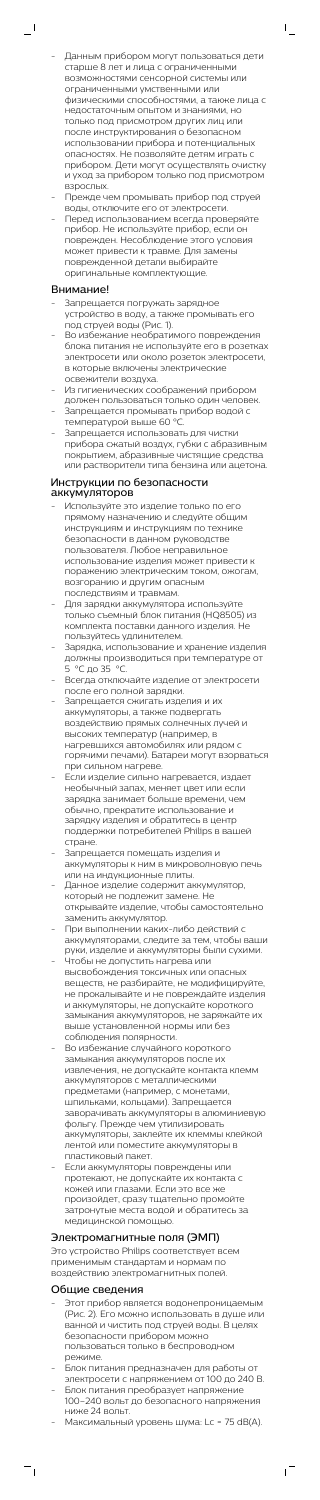### **Утилизация**

 $\overline{\phantom{0}}$ 

- Этот символ (Рис. 3) означает, что изделие не может быть утилизировано вместе с бытовыми отходами (2012/19/ЕС).

 $\mathsf{L}$ 

- Этот символ (Рис. 4) означает, что в данном изделии содержатся встроенные аккумуляторы, которые не должны утилизироваться вместе с бытовыми отходами (2006/66/EC). Рекомендуется относить изделие в специализированный пункт сбора или сервисный центр Philips, где вам помогут извлечь аккумулятор.
- Соблюдайте правила своей страны по раздельному сбору электрических и электронных изделий, а также аккумуляторов. Правильная утилизация поможет предотвратить негативное воздействие на окружающую среду и здоровье человека.

### **Извлечение аккумулятора**

**Следует извлекать аккумуляторные батареи только перед утилизацией изделия. Перед извлечением аккумулятора убедитесь, что прибор отключен от розетки электросети, а аккумулятор полностью разряжен.**

**При открывании прибора с использованием инструментов и при утилизации аккумулятора соблюдайте необходимые правила техники безопасности.**

- 1 Проверьте, нет ли винтов в передней или задней части прибора. При наличии винтов извлеките их.
- 2 С помощью отвертки снимите с прибора лицевую и/или заднюю панель. При необходимости также извлеките дополнительные винты и/или детали, чтобы увидеть печатную плату с аккумулятором.
- 3 Извлеките аккумулятор.

## **Гарантия и поддержка**

Для получения дополнительной информации посетите веб сайт **www.philips.com/support** или обратитесь в центр поддержки потребителей Philips в вашей стране по номеру, указанному в гарантийном талоне.

### Ограничения гарантии

Действие международной гарантии не распространяется на режущие блоки, так как они подвержены износу.

Универсальный триммер Изготовитель: "Филипс Консьюмер Лайфстайл Б.В.", Туссендиепен 4, 9206 АД, Драхтен, Нидерланды. Импортер на территорию России и Таможенного Союза: ООО "ФИЛИПС", Российская Федерация, 123022 г. Москва, ул. Сергея Макеева, д.13, тел. +7 495 961-1111. НQ8505: ВХОД 100-240 В  $\sim$ ; 50/60 Гц; 7,5 Вт или 9 Вт ВЫХОД: 15 В - - , 5,4 Вт Класс II MG7770, MG7745, MG7736, MG7735, MG7730, MG7720, MG7715, MG7710: Встроенный аккумулятор Li-ion Для бытовых нужд. Сделано в Индонезии **Условия хранения, эксплуатации** Температура 5°C - 35°C

| Температура             | 59 - 359          |
|-------------------------|-------------------|
| Относительная влажность | $20\% - 85\%$     |
| Атмосферное давление    | $85 - 109$<br>kPa |



Упаковочные материалы, изготовленные не из пластмассы, содержат бумагу и картон.

Упаковочные материалы из пластмассы содержат полиэтилен низкой плотности (LDPE), если не указано иное.

**Українська**

### **Важлива інформація з техніки безпеки**

Перш ніж використовувати пристрій і його приладдя, уважно прочитайте цей буклет із

важливою інформацією та зберігайте його для довідки в подальшому. Комплекти приладдя можуть відрізнятися для різних пристроїв.

## Небезпечно

- Запобігайте потраплянню вологи на блок живлення (Мал. 1).

## Обережно

 $\overline{a}$ 

- Блок живлення містить трансформатор. Не заміняйте блок живлення на інший, оскільки це може спричинити небезпеку.
- Цим пристроєм можуть користуватися діти віком від 8 років і особи з послабленими відчуттями, фізичними або розумовими здібностями чи без належного досвіду та знань за умови, що використання відбувається під наглядом, їм було проведено інструктаж щодо безпечного користування пристроєм і пояснено можливі ризики. Не дозволяйте дітям бавитися пристроєм. Не дозволяйте дітям виконувати чищення та догляд без нагляду дорослих.
- Завжди від'єднуйте пристрій від мережі перед тим, як промивати його під краном.
- Завжди перевіряйте пристрій перед використанням. Не використовуйте пристрій, якщо його пошкоджено, оскільки це може призвести до травмування. Завжди заміняйте пошкоджену частину пристрою оригінальним відповідником.

 $\sqrt{2}$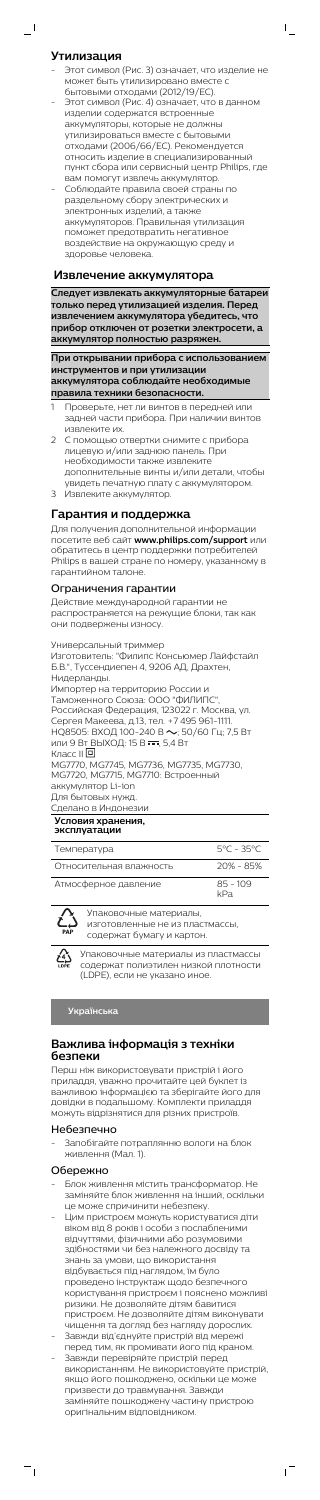#### Увага

 $\overline{\phantom{0}}$ 

- Ніколи не занурюйте зарядну підставку у воду та не мийте її під краном (Мал. 1).
- - ,<br>Щоб уникнути непоправного пошкодження блока живлення, не використовуйте його поряд із розетками, до яких підключено електричний освіжувач повітря.

 $\mathsf{I}$ 

- З міркувань гігієни пристрій має використовувати лише одна особа. - Ніколи не промивайте пристрій водою,
- температура якої перевищує 60 °C. - Не використовуйте для чищення пристрою стиснене повітря, жорсткі губки, абразивні
- засоби чи рідини для чищення, такі як бензин чи ацетон.

### Заходи безпеки щодо батарей

- Використовуйте цей виріб тільки за його прямим призначенням і дотримуйтесь загальних інструкцій та інструкцій з техніки безпеки в цьому посібнику користувача. Неправильне використання може призвести до ураження електричним струмом, опіків, пожежі та інших ризиків і травм.
- Для заряджання батареї використовуйте лише знімний блок живлення (HQ8505), що входить до комплекту виробу. Не використовуйте подовжувальний кабель.
- Заряджайте, використовуйте та зберігайте виріб за температури від 5 °C до 35 °C.
- Після повної зарядки виробу завжди
- виймайте штекер із розетки. - Забороняється знищувати шляхом спалювання вироби та батареї до них, піддавати їх впливу прямих сонячних променів або високих температур (наприклад, у розігрітому автомобілі або біля гарячої кухонної плити). У разі перегрівання батареї можуть вибухнути.
- Якщо виріб сильно гріється, видає незвичайний запах, змінює колір або якщо зарядка може тривати довше, ніж зазвичай, припиніть використання і зарядку виробу і зверніться до місцевого дилера Philips.
- Забороняється класти вироби та батареї до них у мікрохвильову піч або на індукційну кухонну плиту.
- Цей виріб містить незамінну акумуляторну батарею. Не відкривайте виріб, щоб замінити акумуляторну батарею.
- Під час роботи з батареями руки, пристрій і батареї повинні бути сухими.
- Щоб запобігти нагріванню батарей і витоку токсичних або небезпечних речовин, не розбирайте, не змінюйте, не проколюйте гострими предметами та не пошкоджуйте батареї. Також не замикайте батареї, не заряджайте їх надмірно та не змінюйте полярність.
- Щоб уникнути короткого замикання батарей після виймання, слідкуйте, щоб металеві предмети (наприклад, монети, шпильки для волосся, каблучки) не торкалися клем батарей. Не загортайте батареї в алюмінієву фольгу. Перед утилізацією батарей обмотайте клеми батареї ізоляційною стрічкою або покладіть батареї в пластиковий пакет.
- Якщо на батареях помічено ознаки пошкодження або витоку, уникайте контакту зі шкірою та очима. Якщо це сталося, необхідно негайно промити очі великою кількістю води та звернутися за медичною допомогою.

## Електромагнітні поля (ЕМП)

Цей пристрій Philips відповідає всім чинним стандартам і нормативним актам, що стосуються впливу електромагнітних полів.

#### Загальна інформація

- Цей пристрій водонепроникний (Мал. 2). Він підходить для використання у ванній і душі, а також його можна промивати під проточною водою. З міркувань безпеки цей пристрій можна використовувати, лише коли він працює від батареї.
- Блок живлення може працювати з напругою від 100 до 240 В.
- Блок живлення перетворює напругу 100–240 В у безпечну низьку напругу менше 24 В. - Макс. рівень шуму: Lc = 75 dB(A).

### **Утилізація**

 $\overline{\phantom{a}}$ 

- Цей символ означає, що поточний виріб не
	- підлягає утилізації зі звичайними побутовими відходами (згідно з директивою ЄС 2012/19/EU) (Мал. 3).
- Цей символ означає, що виріб містить вбудовану акумуляторну батарею, яку не можна утилізувати зі звичайними побутовими відходами (Мал. 4) (Директива 2006/66/EC). Віднесіть виріб в офіційний пункт прийому чи до сервісного центру Philips, щоб спеціалісти вийняли з нього акумуляторну батарею.
- Дотримуйтеся правил роздільного збору електричних і електронних пристроїв, а також звичайних і акумуляторних батарей у Вашій країні. Належна утилізація допоможе запобігти негативному впливу на навколишнє середовище та здоров'я людей.

# **Виймання акумуляторної батареї**

**Виймайте акумуляторну батарею, лише якщо хочете утилізувати виріб. Перш ніж виймати батарею, переконайтеся, що виріб від'єднано від розетки, а акумуляторна батарея повністю розряджена.**

**Дотримуйтеся основних правил безпеки, коли відкриваєте виріб за допомогою інструментів і виймаєте акумуляторну батарею.**

1 Перевірте, чи ззаду або спереду на пристрої є гвинти. Якщо є, викрутіть їх.

 $\overline{1}$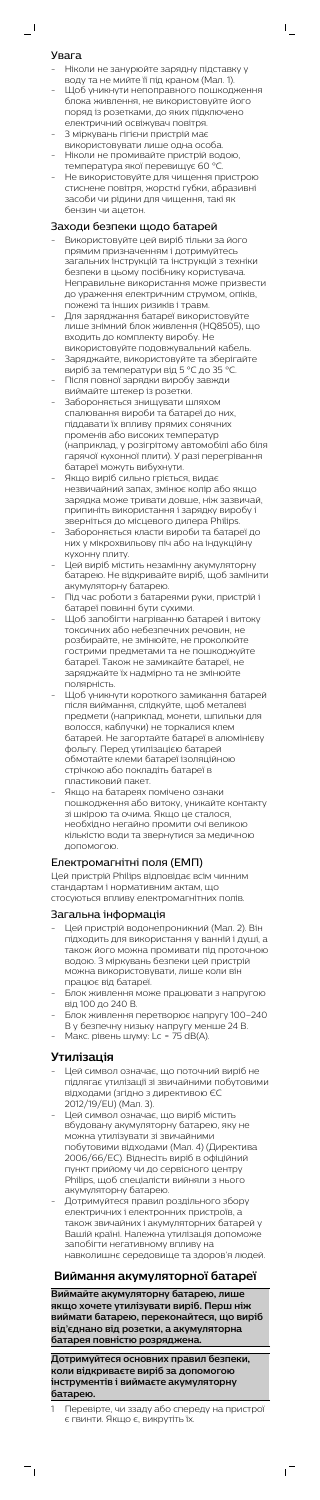2 За допомогою викрутки зніміть задню та/або передню панель пристрою. Якщо потрібно, зніміть додаткові гвинти та/або деталі, доки не побачите плату з акумуляторною батареєю.

 $\mathsf{L}$ 

3 Вийміть акумуляторну батарею.

### **Гарантія та підтримка**

Якщо вам необхідна інформація чи підтримка, відвідайте веб-сайт **www.philips.com/support** або прочитайте гарантійний талон.

#### Обмеження гарантії

Умови міжнародної гарантії не поширюються на ріжучі блоки, оскільки вони зношуються.

# Қазақша

 $\overline{\phantom{0}}$ 

## Маңызды қауіпсіздік ақпараты - Қосымша пайдалану құжаттамасын

Құрылғыны және оның аксессуарларын қолданбас бұрын осы маңызды ақпаратты мұқият оқып шығып, оны келешекте қарау үшін сақтап қойыңыз. Қамтамасыз етілген аксессуарлар әр түрлі өнімдер үшін өзгеше болуы мүмкін.

### Қауіпті жағдайлар

- Қуат құрылғысын құрғақ ұстаңыз (сурет 1).

### Абайлаңыз

- Қуат құрылғысында трансформатор бар. Басқа тығынмен ауыстыру үшін қуат құрылғысын кеспеңіз, бұл қауіпті жағдай тудыруы мүмкін.
- Бақылау астында болса не құрылғыны қауіпсіз пайдалану туралы нұсқаулар алған болса және байланысты қауіптерді түсінсе, бұл құрылғыны 8 және одан жоғары жастағы балаларға және дене, сезу немесе ақыл-ой қабілеттері кем немесе тәжірибесі мен білімі жоқ адамдарға пайдалануға болады. Балалар құрылғымен ойнамауы керек. Тазалау мен пайдаланушыға техникалық қызмет көрсету қызметтерін бақылаусыз балаларға орындауға болмайды.
- Ағын сумен шаймас бұрын, құрылғыны әрдайым розеткадан ажыратыңыз.
- Құрылғыны пайдаланудың алдында оны әрқашан тексеріңіз. Құрылғы зақымданған болса, оны пайдалануға болмайды. Жарақат алынуы мүмкін. Зақымдалған бөлшекті әрдайым түпнұсқа түрімен ауыстырыңыз.

# Абайлаңыз

- Моторды суға немесе басқа сұйықтыққа батыруға болмайды және оны ағын судың астында шаюға болмайды (сурет 1).
- Қуат құрылғысына зақым келтірмеу үшін электрлік ауа тазалау құралы бар қабырға розеткалары жанында қуат құрылғысын пайдаланбаңыз.
- Тазалық мақсатында бұл құралды тек бір адам ғана қолдануы тиіс.
- Құралды 60 °C-тан жоғары ыстық сумен шаюға болмайды.
- Құралды тазалау үшін қысылған ауаны, қыратын шүберектерді, қырғыш тазалау құралдарын, сондай-ақ бензин немесе ацетон сияқты сұйықтықтарды пайдалануға болмайды.

#### Батареяның қауіпсіздік нұсқаулары

- Бұл өнімді осы пайдаланушы нұсқаулығында сипатталғандай тек осы арнайы мақсатына пайдаланыңыз және жалпы және батарея қауіпсіздігі нұсқауларын орындаңыз. Бұрыс пайдалану электр тоғын соғуға, күйікке, өртке және басқа қауіптерге немесе жарақаттарға себеп болуы мүмкін.
- Батареяны зарядтау үшін өніммен берілген алынбалы қуат құрылғысын ғана (HQ8505) пайдаланыңыз. Ұзартқышты қолданбаңыз.
- Өнімді тек 5 °C және 35 °C аралығындағы температурада зарядтаңыз, қолданыңыз және сақтаңыз.
- Өнім толығымен зарядталған кезде оны үнемі розеткадан ажыратыңыз.
- Өнімдер мен батареяларын жағуға болмайды және оларды тікелей күн сәулесі немесе жоғары температура әсеріне ұшыратуға болмайды (мысалы, ыстық көліктердің іші немесе ыстық пештердің жаны). Батареялар шамадан тыс қызып кетсе, жарылып кетуі мүмкін.
- Егер бұйым қатты қызып кетсе, одан біртүрлі иіс шықса, түсі өзгерсе немесе әдеттегіден ұзақ зарядталса, бұйымды қолдануды және зарядтауды тоқтатыңыз да, еліңіздегі Philips тұтынушыларға қолдау көрсету орталығына хабарласыңыз.
- Өнімдерді және батареяларын микротолқынды пештерге немесе индукциялық плитаға салуға болмайды.
- Бұл өнімде ауыстырылмайтын, қайта зарядталатын батарея бар. Қайта зарядталатын батареяны ауыстыру үшін өнімді ашпаңыз.
- Батареяларды қолданған кезде қолыңыз, өнім және батареялар құрған екендігіне көз жеткізіңіз.
- Батареяларды қызудан немесе улы не қауіпті заттардың шығуынан болдырмау үшін өнімдер мен батареяларды өзгертуге, тесуге немесе зақымдауға болмайды және батареяларды бөлшектеуге, қысқа тұйықтауға, артық зарядтауға немесе кері зарядтауға болмайды.
- Батареяларды алғаннан кейін, кездейсоқ қысқа тұйықтап алмау үшін батарея клеммаларын металл заттарға (мысалы, тиындар, қыстырғыштар, сақиналар) тигізбеңіз. Батареяларды алюминий жұқалтырға орамаңыз. Қоқысқа тастау алдында батарея клеммаларын ораңыз немесе батареяларды пластик қалтаға салыңыз.
- Батареялар зақымдалса немесе кемісе, теріге немесе көзге тигізбеңіз. Осы орын алса, бірден сумен жақсылап шайып, медициналық көмекке жүгініңіз.

 $^{-}$ 

 $\frac{1}{\sqrt{2}}$